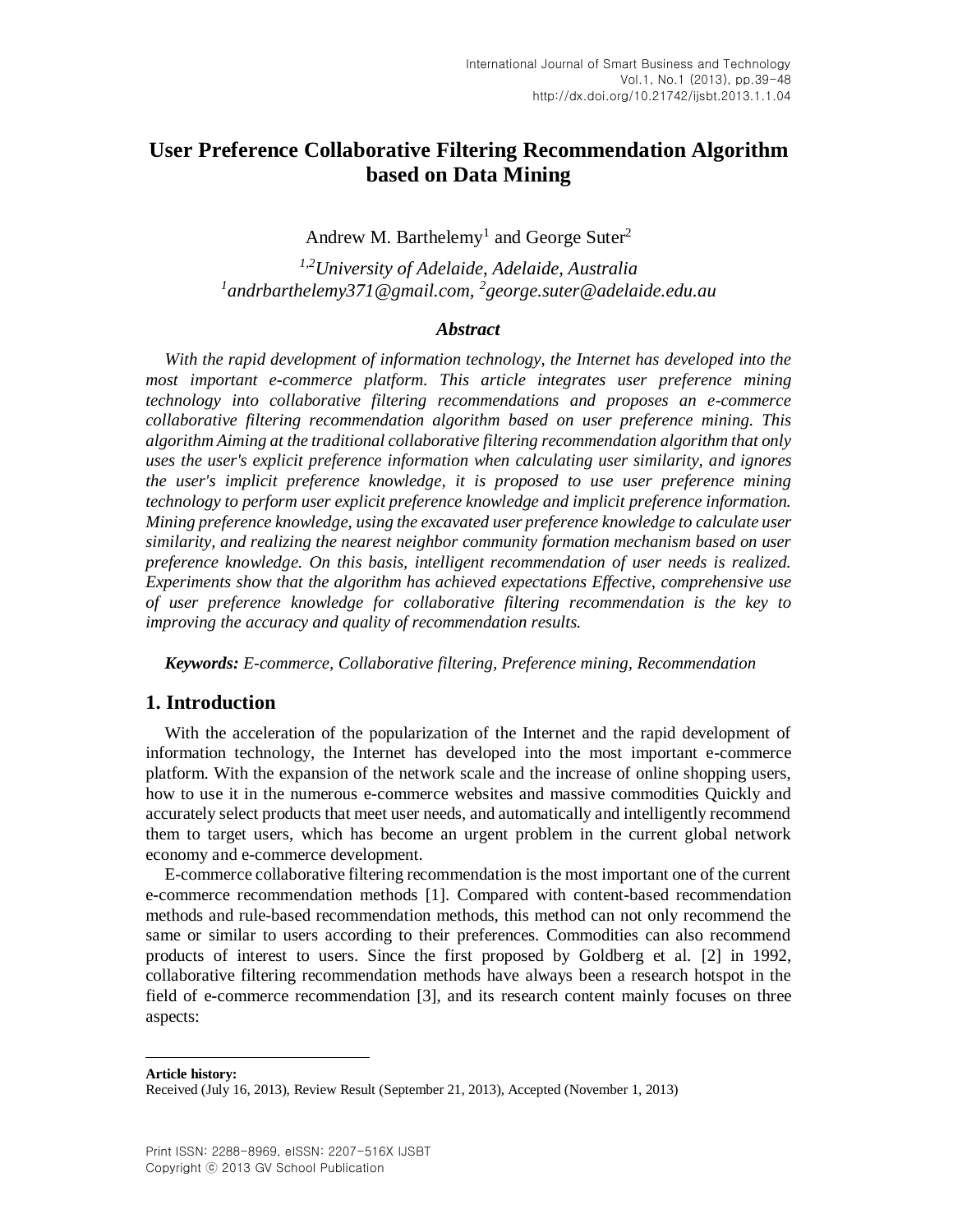(1) User similarity calculation in the collaborative filtering recommendation process. For example, Sarwar et al. [\[4\]](#page-8-3) used the SVD (Singular Value Decomposition, SVD) method to reduce the dimensionality of the features of user rating data and obtain the latent semantics between different users. On this basis, the user similarity calculation is performed, and the processing efficiency and accuracy of the collaborative filtering recommendation system are improved through this processing. Ren at al. [\[5\]](#page-8-4) proposed user similarity calculation based on knowledge processing mechanism, using cloud model for qualitative knowledge representation and qualitative and quantitative knowledge conversion, solving the shortcomings of traditional user similarity calculation methods, and realizing collaborative filtering recommendation based on cloud model. Massa et al. [\[6\]](#page-8-5) The proposed tag-based collaborative recommendation algorithm for the public tagging system uses the extended PLSA model to map user tags to semantic topics with clear semantics, eliminates the semantic ambiguity of tags, and realizes user similarity calculation at the semantic level.

(2) User trust calculation in the process of collaborative filtering recommendation. For example, the trust-based collaborative filtering recommendation method proposed by Massa et al. [\[6\]](#page-8-5) provides recommendation services based on the trust relationship between users and improves the quality and efficiency of recommendation services. Kazienko et al. [\[8\]](#page-8-6) The proposed method of e-commerce diversity recommendation based on trust, realizes the diversity of collaborative recommendation by selecting trusted neighbors with good subject diversity. The collaborative recommendation method based on trust propagation proposed by Madani et al. [\[9\]](#page-8-7) compares the idea of trust propagation with PageRank. In combination, by recommending potential friends who may be of interest to the user, the user's degree of interaction and user stickiness is improved.

(3) User preference calculation in the process of collaborative filtering recommendation. For example, Kim et al. [\[10\]](#page-9-0) proposed an optimized collaborative recommendation algorithm based on user interest and characteristics, which calculates the user's interest in product items to group users and uses Bayesian algorithm analysis The degree of user preference for products with different characteristics. Strunjas et al. [\[11\]](#page-9-1) proposed a collaborative filtering method based on multi-objective optimization bi-clustering, through the analysis of user registration information, to obtain user preferences and needs, according to these preferences and needs for targeted Project recommendation. Wu at al. [\[12\]](#page-9-2) proposed a collaborative filtering recommendation algorithm based on comprehensive interest, which integrates the explicit and invisible preferences of users for accurate positioning and efficient recommendation of target users.

Since the collaborative filtering recommendation method based on user preferences can automatically provide users with the commodities or resources they need according to their preferences or needs, it provides technical support for solving the problem of information overload on the Internet. However, the current recommendation system uses Most of the user preference information is the user's explicit preferences, such as user ratings and voting information, while the user's invisible preference information, such as page stay time, purchase motivation, and other information is not taken into consideration. At the same time, with the passage of time and the changes in user awareness, user preferences will also change accordingly. This requires the recommendation system to be able to predict user preferences based on the user's change information. Through in-depth mining and analysis of user preference information, especially invisible preference information and preference dynamic change information, grasping user preferences and needs on time is the key to improving the service quality and efficiency of the recommendation system.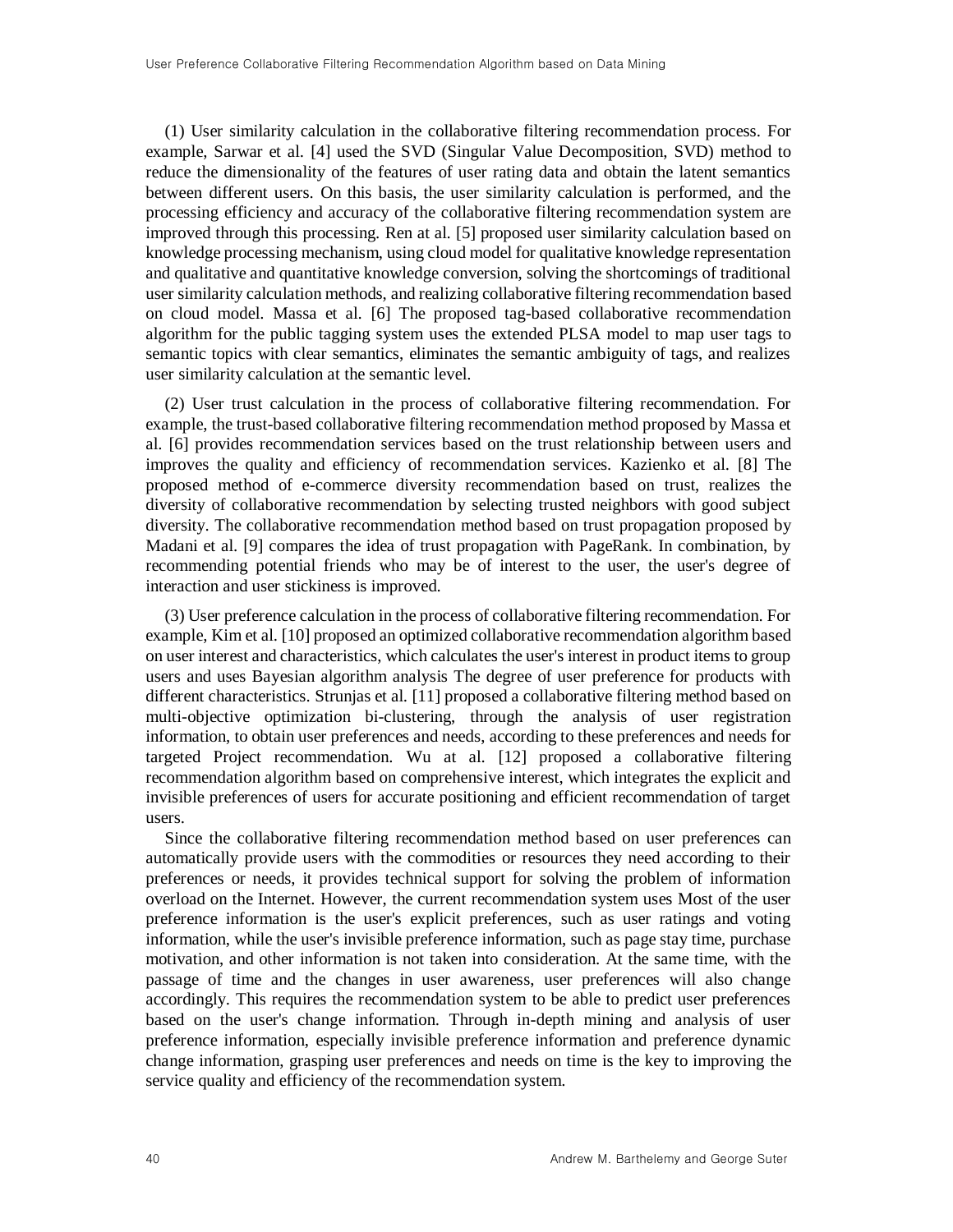# **2. E-commerce collaborative filtering recommendation algorithm based on user preference mining**

E-commerce Collaborative Filtering Recommendation Algorithm Based on User Preference Mining (ECFR-UPM), whose basic idea is to use data mining and other technologies to conduct in-depth mining and analysis of user preference information to obtain users Preference knowledge. Use the acquired user preference knowledge to construct the user preference space matrix to calculate the user similarity and obtain the nearest neighbor communities with the same or similar preferences. Predict the needs of target users based on the buying behavior and preference knowledge of the nearest neighbor community and realize automated intelligent recommendations.

### **2.1. User preference mining**

User preference mining refers to the use of data mining, behavior analysis, trend prediction, and other technologies to conduct in-depth mining and analysis of user preference information to obtain user preference knowledge. Traditional user preference mining mainly uses explicit information such as user registration information, user ratings, user reviews, etc. The analysis and processing of the user's explicit preference knowledge are not enough. The analysis and processing of the user's stay time on the Web page, the number of clicks, and other hidden information to obtain the user's implicit preference knowledge are not enough. The mining technology mines the user's explicit preference information and obtains the user's explicit preference knowledge. Use behavior analysis and Weblog mining technology to mine the user's implicit preference information and obtain the user's implicit preference knowledge. Use trend prediction and association mining technology to mine trend information such as changes in user browsing behavior and unrated items, obtain knowledge of user preference changes, and reasonably predict user preferences. The processing flow is shown in [Figure 1].



Figure 1. Flow chart of user preference mining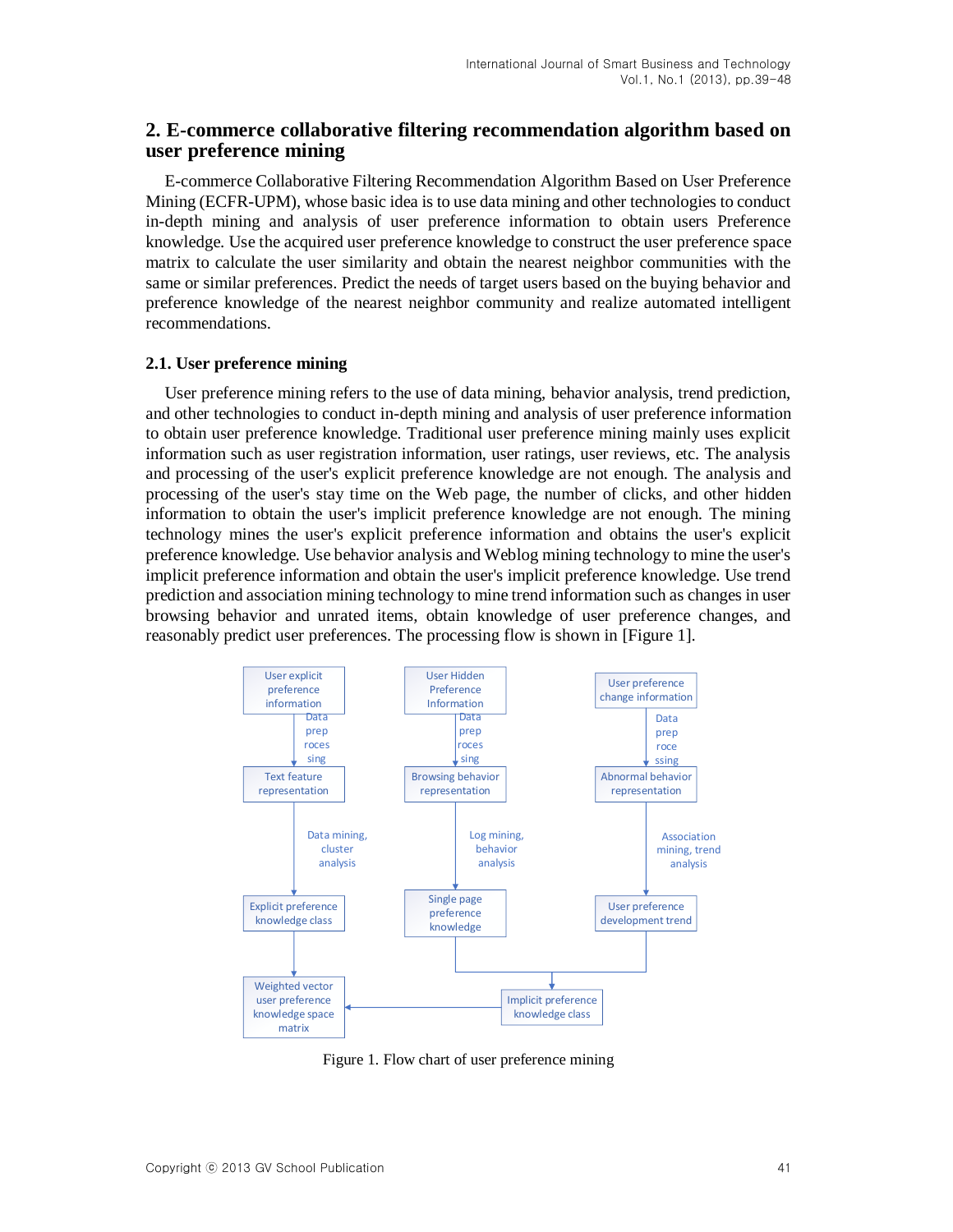(1) Explicit preference knowledge mining. The main object of explicit preference knowledge mining is explicit preference information such as the text information of the pages browsed by users, published comments, etc. This paper uses the K-means clustering algorithm to mine and analyze user explicit preference information. Acquire user preference knowledge clusters. Suppose the collected user explicit preference information is preprocessed to form a text document set  $D = \{d_1, d_2, \dots, d_n\}$ , then the process of user explicit preference knowledge mining is: First, construct the initial cluster  $C = \{c_1, c_2, \dots, c_i, \dots, c_n\}$ ,  $c_i = \{d_i\}$ , that is, treat all documents in D as a single initial user preference category; secondly, calculate the distance between any categories The similarity of  $\text{sim}(c_i, c_j)$ , the initial clusters are merged and optimized according to the set threshold ε, that is, the category with the greatest similarity is selected max = Max{ $\text{sim}(c_i, c_j)$ }, if max >  $\varepsilon$ , then merge  $c_i$  and  $c_j$  into a new category  $c_k$  =  $c_i \cup c_j$ ; if max <  $\varepsilon$ , keep the categories of  $c_i$  and  $c_j$ , and finally divide D into a new subcategory cluster  $C = \{c_1, c_2, \dots, c_k\}$ ; Finally, take the subcategory C obtained above as the seed set  $S = \{s_1, s_2, \dots, s_k\}$  of the initial clustering center of the K-means algorithm, and calculate the similarity of  $sim(d_i, s_i)$  between  $d_i$  and  $s_i$ , select the seed with the greatest similarity  $max = sim(d<sub>i</sub>, s<sub>i</sub>)$ , assign  $d<sub>i</sub>$  to the category  $c<sub>i</sub>$  with  $s<sub>i</sub>$  as the clustering center, and get the final clustering result  $C^* = \{c_1, c_2, \dots, c_k\}.$ 

(2) Tacit preference knowledge mining. Many actions of users when browsing e-commerce websites can imply user preferences, such as staying time on related Web pages, number of visits, clicks, etc. [13]. This article uses similar behavior sequence clusters The comprehensive similarity calculation of user implicit preferences is carried out in two aspects: degree and similarity between clusters and the sequence aggregation algorithm of K-center aggregation are used to mine user groups with the same implicit preference and user preference knowledge of a single page. Reference [14] The data preprocessing method for network social user interest mining preprocesses the collected user implicit preference information, and obtains the user behavior sequence set  $D = \{d_1, d_2, \dots, d_n\}$ , the initial number of clusters is k, and the calculated behavior clusters Internal similarity:

$$
S_w(k_i) = \frac{\sum_{i=1}^{n-1} \sum_{j=i+1}^{n} {\{Sim(d_i, d_j) \} } }{C_n^2}
$$
 (1)

Where,  $k_i$  represents the i-th cluster in the clustering mode when the number of clusters is k, and  $S_w(k_i)$  represents the average similarity within the i-th cluster. The calculation of similarity between clusters uses a similar calculation method as that within clusters:

$$
S_b(k_i, k_j) = \frac{\sum_{s=1}^{k_i} \sum_{t=1}^{k_j} {\{sim(d_i, d_j)\}}}{d_i * d_j}
$$
 (2)

Where,  $S_b(k_i, k_j)$  represents the similarity between the behavior sequence cluster i and family *j*. Through the mining and analysis of user behavior data, not only can the user's potential preferences and needs be obtained, but also based on the user's browsing time and clicks Abnormal information such as quantity predicts the changes of user preferences, and at the same time, it is possible to predict the user's explicit preferences and behavioral analysis for product items that users have not evaluated, to obtain the user's implicit preference knowledge.

After the above processing, the weighted keyword vector model is used to construct the user preference space matrix:

$$
UPS = \{ (i_1, w_1), (i_2, w_2), \dots, (i_k, w_k) \}
$$
\n(3)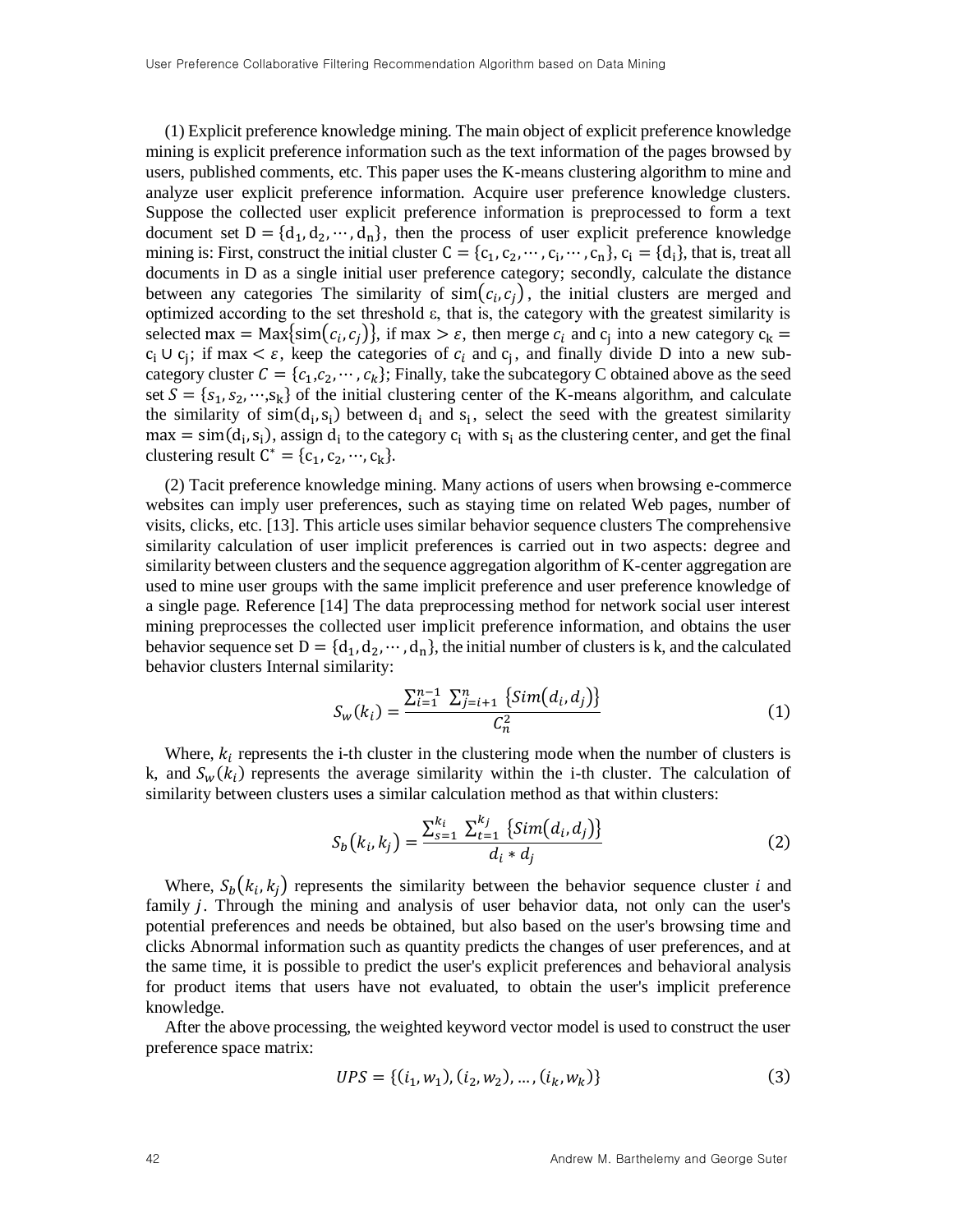Where,  $i_k$  represents the k-th preference type of the user, and  $w_k$  represents the weight of the k-th preference type in the user's preference.

#### **2.2. Formation of nearest neighbor communities**

The key to e-commerce collaborative filtering recommendation is to accurately locate the nearest neighbor of the target user. The basis for determining the nearest neighbor is to calculate the similarity between users. There are three main calculation methods commonly used:

(1) Pearson correlation similarity. The calculation formula is:

$$
sim(u,v) = \frac{\sum_{\alpha \in P_W} (R_{u,\alpha} - \overline{R}_u)(R_{v,\alpha} - \overline{R}_v)}{\sqrt{\sum_{\alpha \in P_W} (R_{u,\alpha} - \overline{R}_u)^2} \sqrt{\sum_{\alpha \in P_W} (R_{v,\alpha} - \overline{R}_v)^2}}
$$
(4)

Where,  $P_{uv}$  represents the set of scoring items,  $R_{u,\alpha}$  and  $R_{v,\alpha}$  represents the score of the product item  $\alpha$ , and  $\overline{R}$  represents the average score.

(2) Cosine similarity. Assuming that the scores of users  $u$  and  $v$  on the *n*-dimensional project space are m, n, the similarity between users  $u$  and  $v$  is:

$$
sim(u, v) = \frac{m * n}{\| m \| * \| n \|}
$$
 (5)

(3) Modified cosine similarity. The modified cosine similarity fully considers the rating methods of different users, and its calculation formula is:

$$
sim(u,v) = \frac{\sum_{\alpha \in P_W} (R_{u,\alpha} - \overline{R}_u)(R_{v,\alpha} - \overline{R}_v)}{\sqrt{\sum_{\alpha \in P_u} (R_{u,\alpha} - \overline{R}_u)^2} \sqrt{\sum_{\alpha \in P_v} (R_{v,\alpha} - \overline{R}_v)^2}}
$$
(6)

Where,  $P_{uv}$  represents the set of scoring items,  $P_u$  and  $P_v$  represent the set of items rated by users u and v, respectively,  $R_{u,\alpha}$  and  $R_{v,\alpha}$  represent the rating of the product item  $\alpha$ , and  $\overline{R}$ represents the average rating.

Based on the modified cosine similarity, this paper incorporates user preference knowledge into the calculation of user similarity. The calculation formula is:

$$
sim(u,v) = \frac{\sum_{i \in UPS_W} (w_{u,i} - \overline{w}_u)(w_{v,i} - \overline{w}_v)}{\sqrt{\sum_{i \in UPS_u} (w_{u,i} - \overline{w}_u)^2} \sqrt{\sum_{i \in UPS_v} (\overline{w}_{v,i} - \overline{w}_v)^2}}
$$
(7)

Among them,  $UPS_{uv}$  represents the set of preference types shared by users u and v,  $UPS_u$ and UPS<sub>v</sub> represent the set of preference types of users u and v, respectively, and  $w_{u,i}$  and  $w_{v,i}$ represent the preference types of users u and v, respectively. The weights on i,  $\overline{w}_u$ , and  $\overline{w}_v$ represent the average weights of all preference types of users u and v, respectively.

By calculating the similarity of any two users in the user space, the users meeting the present threshold  $\varphi$  are clustered, and the nearest neighbor communities with the same or similar preference types are obtained.

#### **2.3. Smart recommendation**

The main task of intelligent recommendation is to automatically recommend product items to target users based on the nearest neighbor community generated in Section 2.2. Set the target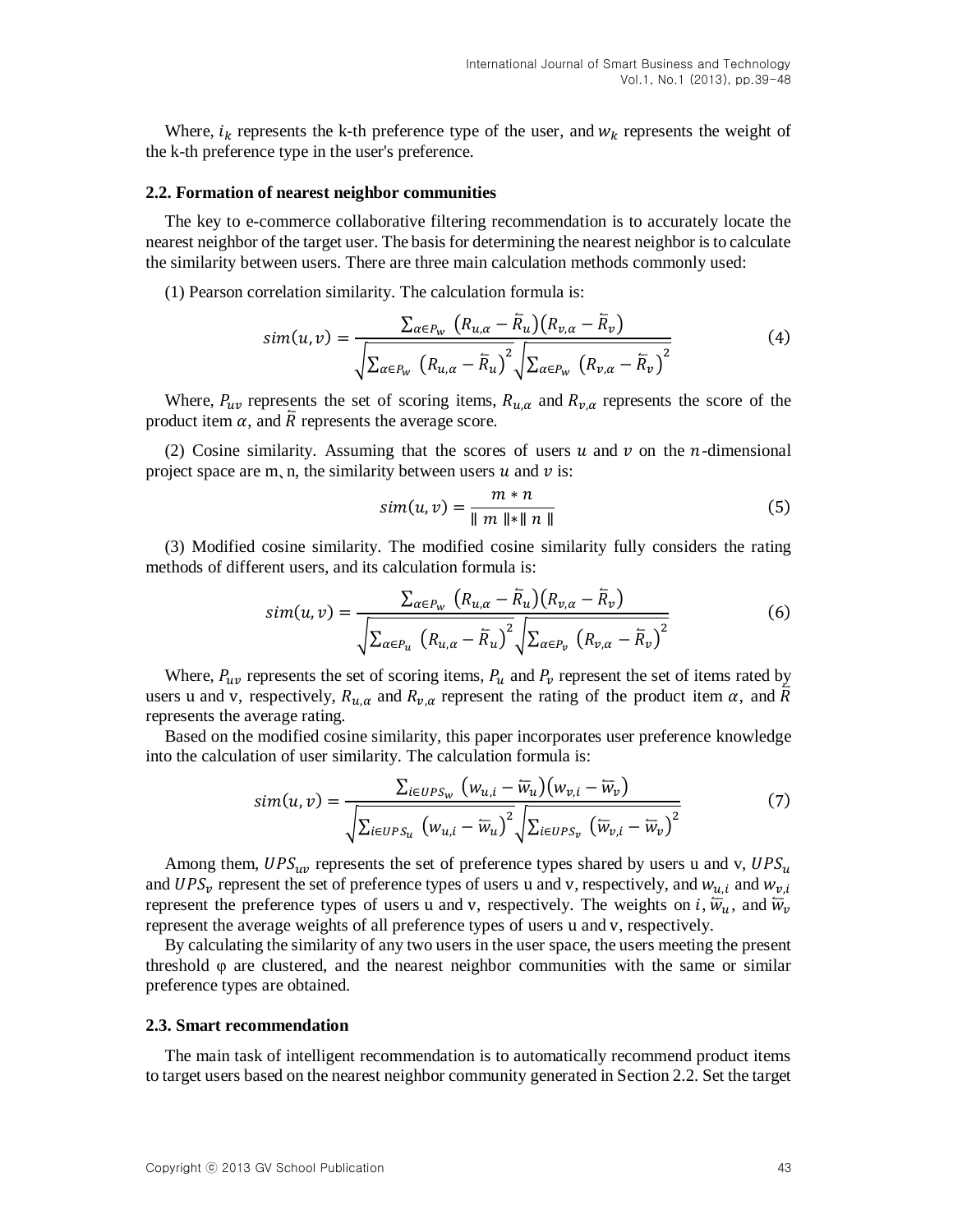user  $m$  to be recommended, the user similarity sim, and search the nearest neighbors of the target user m in the entire user preference space UPS The user obtains the nearest neighbor set  $UPS_{mi} = \{UPS_1, \, UPS_2, \, \cdots, \, UPS_k\}$  with the same or similar preferences as m, and for the preference type *i*, the similarity  $sim(m, UPS_1)$  between  $UPS_1$  and m is the highest, and the similarity between  $UPS_2$  and m is the highest. The similarity  $sim(m, UPS_2)$  is followed, and so on. The preference information of each user in  $UPS<sub>mi</sub>$  is used for a weighted average to achieve the prediction of the target user's preferences and needs. The calculation formula is:

$$
P_{m,i} = \overline{w}_m + \frac{\sum_{u \in UPS_{mi}} sim(m, u) \times (w_{u,i} - \overline{w}_u)}{\sum_{u \in UPS_{ui}} |sim(m, u)|}
$$
(8)

Among them,  $w_{u,i}$  represents the weight of user u for the preference type i,  $sim(m, u)$ represents the similarity between user m and u,  $\overline{w}_m$  and  $\overline{w}_u$  respectively represent users m and u in all. The average weight of the preferred type. The top n items with the highest predicted preference and demand are calculated by the above formula, that is, Top-N is recommended to the target user.

# **3. Algorithm experiment and analysis**

To verify the effectiveness and efficiency of the collaborative filtering recommendation algorithm based on user preference mining designed in this paper, open-source data sets are used to carry out experimental design and performance verification of the algorithm.

#### **3.1. Experimental data and evaluation criteria**

The experimental data uses the Movielens data set ml-data collected by the GroupLens Research Group of the Department of Computer Science at the University of Minnesota in the United States. The data set involves a total of 17 types of movies, including action, adventure, war, animation, children, comedy, horror, science fiction, etc., including 943 users rated 100,000 records of 1682 movies, and user preference is mainly measured by the degree of rating. This article randomly selects 200 users' ratings of 400 movies from the data set and obtains the browsing of these users according to the log information of the website behavior.

The experimental evaluation index adopts the commonly used MAE (Mean Absolute Error, MAE) index and the Coverage index in the collaborative filtering algorithm to evaluate the efficiency and quality of the algorithm. The basic principle of the MAE index is to calculate the deviation between the user score and the actual user score. The accuracy of prediction, where the larger the MAE value, the worse the accuracy and quality of the recommendation; the smaller the MAE value, the better the accuracy and quality of the recommendation. The Coverage indicator is a widely used indicator for evaluating collaborative recommendation system recommendations The evaluation index of coverage refers to the coverage of user preferences of the item set recommended by the recommendation system for users. The greater the Coverage value, the stronger the recommendation system's ability to cover user preferences. The smaller the coverage value, the weaker the recommendation system's ability to cover user preferences.

#### **3.2. Experimental design and result analysis**

On the premise of the above experimental data and evaluation indicators, use the benchmark CF algorithm as a reference algorithm to conduct two sets of comparative experiments.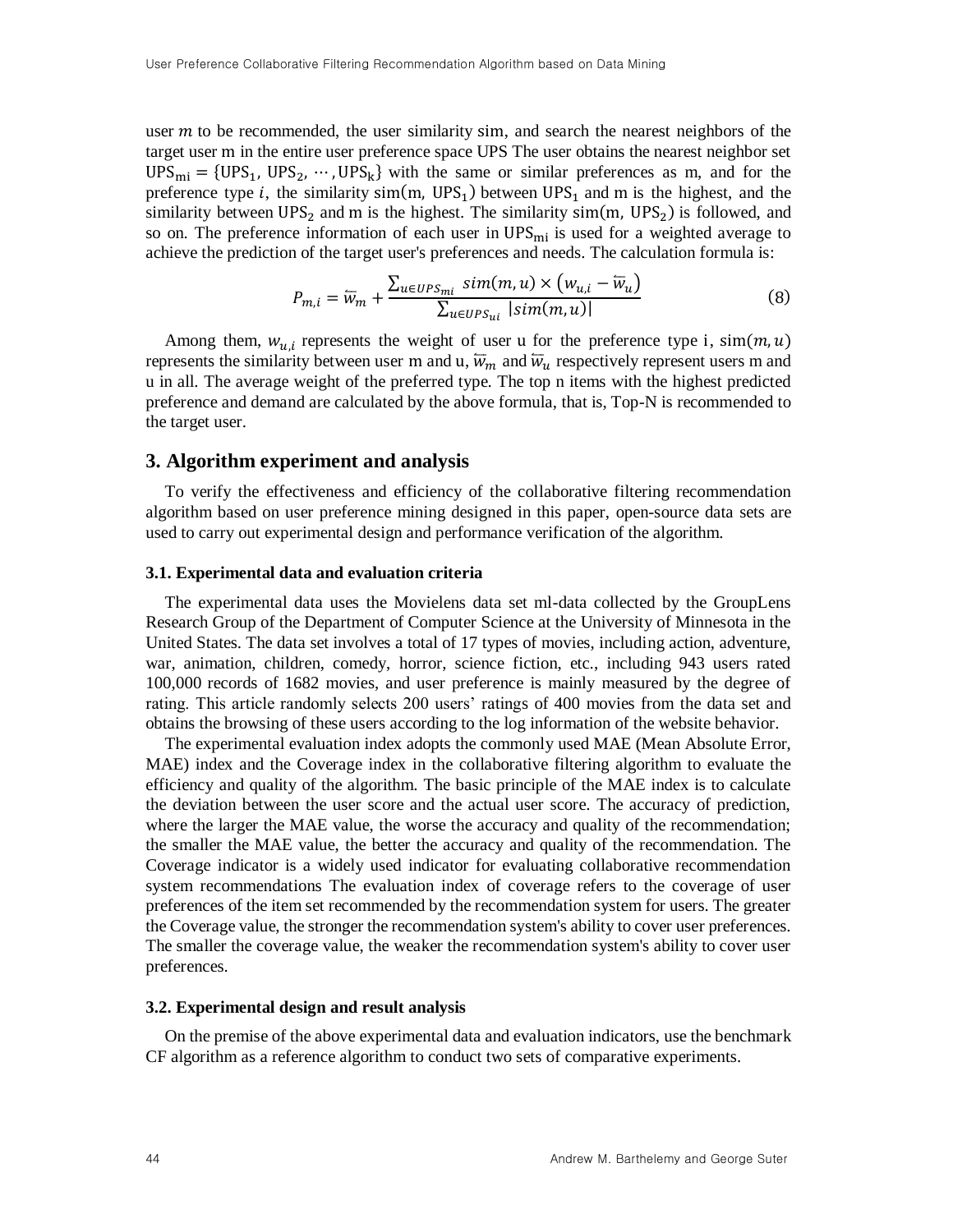(1) The effect of the setting of the user similarity threshold φ on the execution result of the algorithm. By setting  $\varphi$  to a different value, set the number of nearest neighbors to K=20, calculate the benchmark CF algorithm and the ECFR-UPM designed in this paper The MAE and Coverage values of the algorithm, the experimental results are shown in Figure 2 and Figure 3.



Figure 2. MAE comparison chart of different algorithms



Figure 3. Coverage comparison chart of different algorithms

It can be seen from [Figure 2] and [Figure 3] that when the number of nearest neighbors is constant, the setting of the user similarity threshold  $\varphi$  has an impact on the MAE value and Coverage value of the two algorithms, and when  $\varphi = 80\%$ , the two algorithms The MAE value of φ is at the lowest point, and the growth of the Coverage value tends to be balanced. However, regardless of the value of φ, the MAE of the ECFR-UPM algorithm is lower than that of the benchmark CF algorithm, especially when  $\varphi > 40\%$ , the gap is more obvious; At the same time, the growth of the Coverage value also shows that the ECFR-UPM algorithm is better than the benchmark CF algorithm.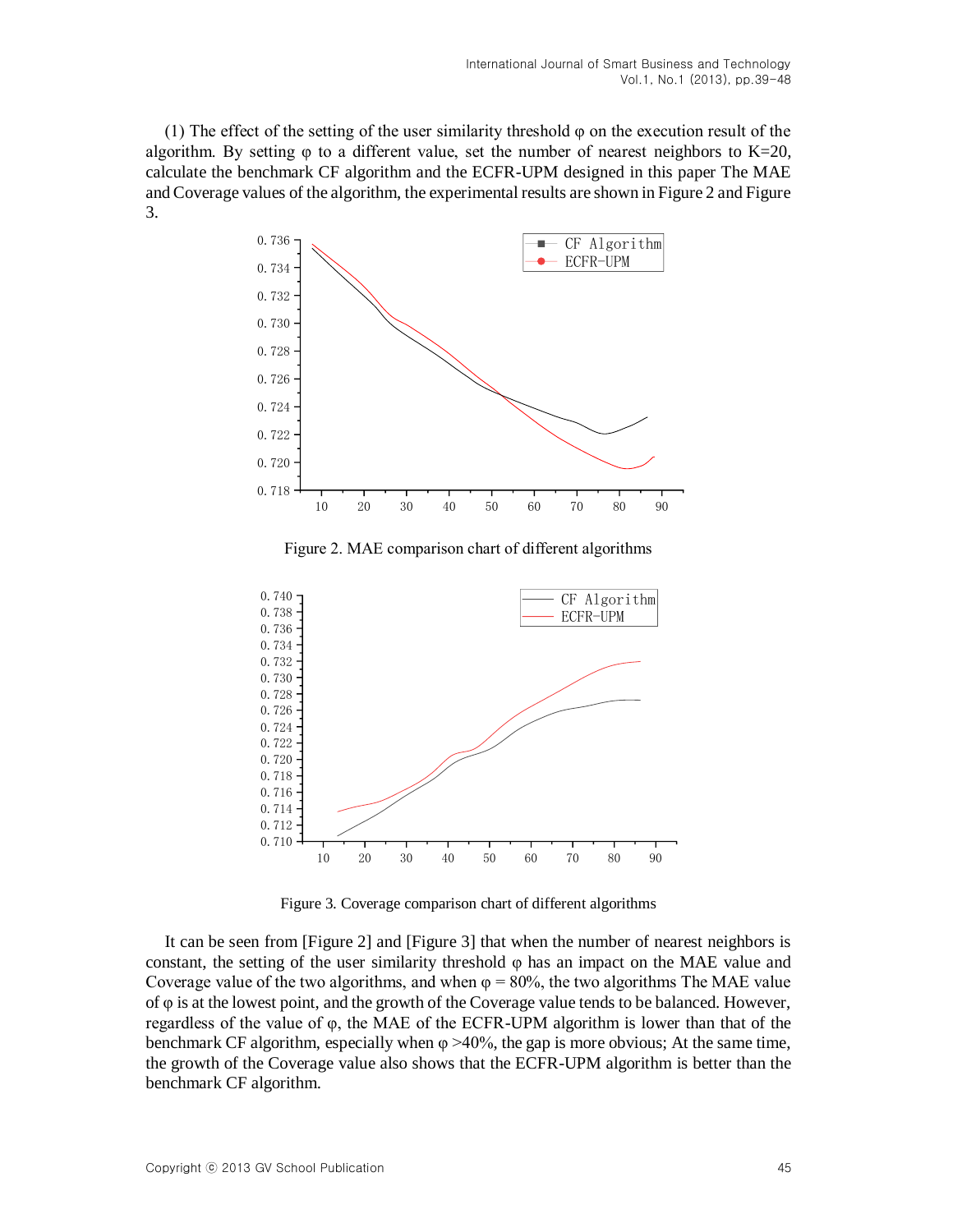(2) The effect of the setting of the number of nearest neighbors K on the execution results of the algorithm. By setting a different number of nearest neighbors K, set the user similarity threshold  $\varphi$  =80%, calculate the MAE and coverage of the benchmark CF algorithm and the ECFR-UPM algorithm designed in this paper Value, the experimental results are shown in the figure:



Figure 4. MAE comparison chart of different algorithms



Figure 5. Coverage comparison chart of different algorithms

It can be seen from [Figure 4] and [Figure 5] that when the user similarity threshold  $\varphi$  is constant, the setting of the number of nearest neighbors has an impact on the MAE value and Coverage value of the two algorithms, and when K is between 35 and 45. The MAE value of the two algorithms is at the lowest point, and the growth of the coverage value tends to be balanced. In addition, although the setting of the K value affects the calculation results of the MAE value and the coverage value, on the whole, even at the best K Value range, the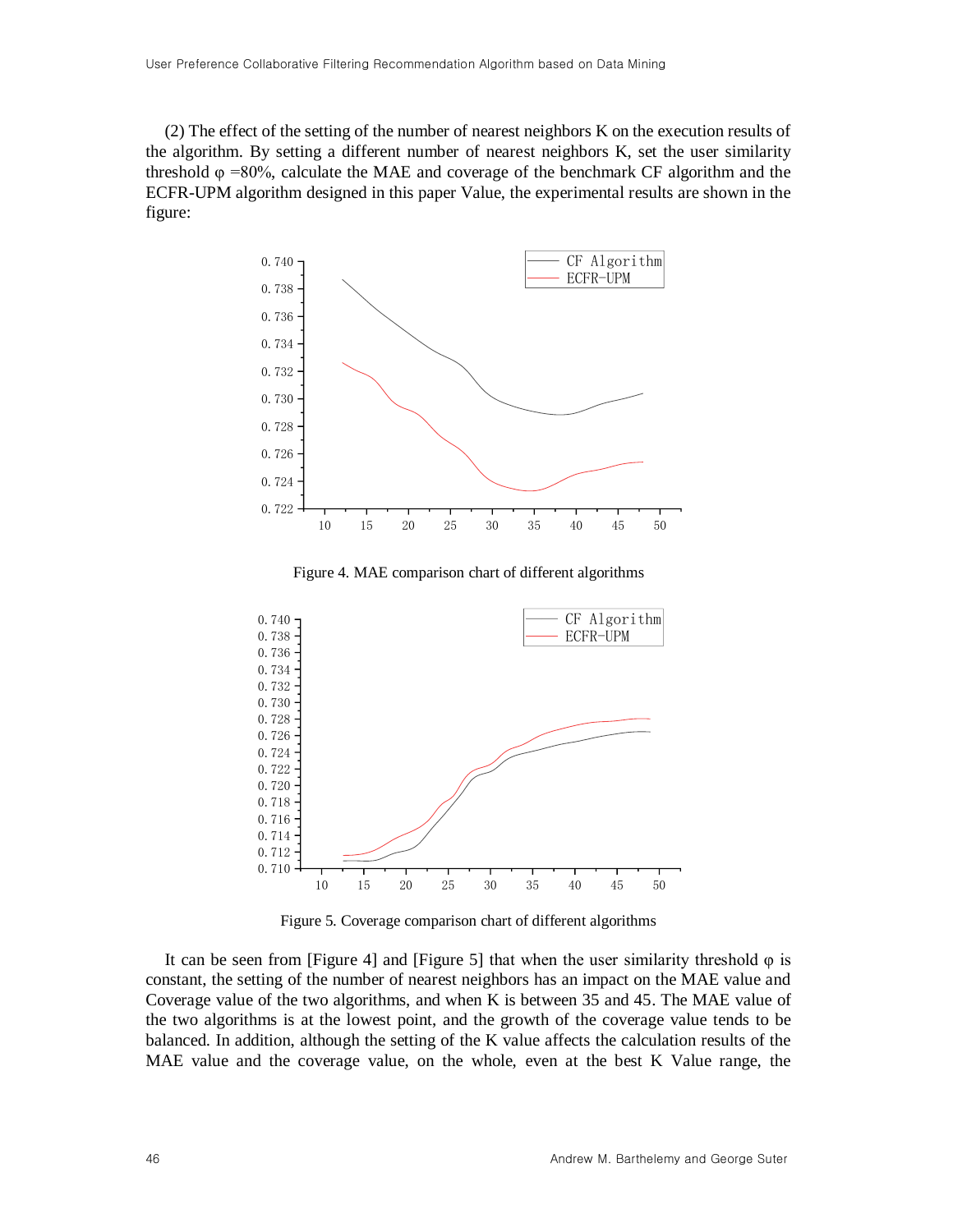performance of the ECFR-UPM algorithm is significantly better than the benchmark CF algorithm.

Through the above two sets of comparative experiments, it can be seen that the ECFR-UPM algorithm designed in this paper has better performance than the benchmark CF algorithm on the two evaluation indicators of MAE and Coverage. This is mainly because the ECFR-UPM algorithm comprehensively utilizes user preferences. Knowledge is used to calculate user similarity and generate nearest neighbor communities. In the recommendation process, it combines user preferences and needs to make intelligent recommendations, which is conducive to improving the accuracy and quality of recommendations; while the benchmark CF algorithm only uses user registration and user ratings. Sexual user preferences are calculated for user similarity, and these explicit user preferences cannot fully and accurately reflect the real preferences and potential needs of users, so there are large errors in the actual application process.

# **4. Conclusion**

Aiming at the problem that the traditional e-commerce collaborative filtering recommendation algorithm is difficult to accurately locate the nearest neighbor community of the target user and the recommendation quality and accuracy are not high, this paper designs an e-commerce collaborative filtering recommendation algorithm based on user preference mining. The algorithm uses users Preference mining technology to conduct the mining and analysis of users' explicit preference knowledge and tacit preference knowledge and realizes the construction of nearest neighbor community and intelligent recommendation based on user preference knowledge. Experiments show that the algorithm has achieved the expected results and comprehensively utilizes user preference knowledge for collaboration Filtering recommendation is the key to improving the accuracy and quality of recommendation results.

## **References**

- <span id="page-8-0"></span>[1] Keunho, Choi, Donghee, "A hybrid online-product recommendation system: Combining implicit rating-based collaborative filtering and sequential pattern analysis" Electronic Commerce Research and Applications, **(2012)**
- <span id="page-8-1"></span>[2] H. Kim, J. K. Kim, and Y. Cho, "A collaborative filtering recommendation methodology for peer-to-peer systems," International Conference on Electronic Commerce and Web Technologies. Springer, Berlin, Heidelberg, **(2005)**
- <span id="page-8-2"></span>[3] E. A. Kolchugina and V. A. Makar, "Method for scalable collaborative filtering recommendation systems," **(2012)**
- <span id="page-8-3"></span>[4] B. M. Sarwar, G. Karypis, and J. A. Konstan, "Application of dimensionality reduction in recommender system: A case study," Proceedings of the ACM WebKDDWorkshop, **(2000)**
- <span id="page-8-4"></span>[5] H. D. Ren and N. Jia, "Study on the classification for navigation query intention based on user similarity calculation, Journal of Xihua University (Natural Science Edition), **(2011)**
- <span id="page-8-5"></span>[6] P. Massa and B. Bhattacharjee, "Using trust in recommender system: An experimental analysis," Proceedings of the 2nd Int'l Conf. on Trust Management, no.6, pp.221-235, **(2004)**
- [7] H. Kim, J. K. Kim, and Y. Cho, "A collaborative filtering recommendation methodology for peer-to-peer systems," International Conference on Electronic Commerce and Web Technologies. Springer, Berlin, Heidelberg, **(2005)**
- <span id="page-8-6"></span>[8] P. Kazienko and P. Kolodziejski, "Personalized integration of recommendation methods for e-commerce, International Journal of Computer Science and Applications, vol.3, no.3, pp.625-30, **(2006)**
- <span id="page-8-7"></span>[9] F. M. Madani and M. Memari, "A novel and optimized product recommendation method in e-commerce," Bilgi Ekonomisi Ve Ynetimi Dergisi, vol.2, no.1, **(2007)**